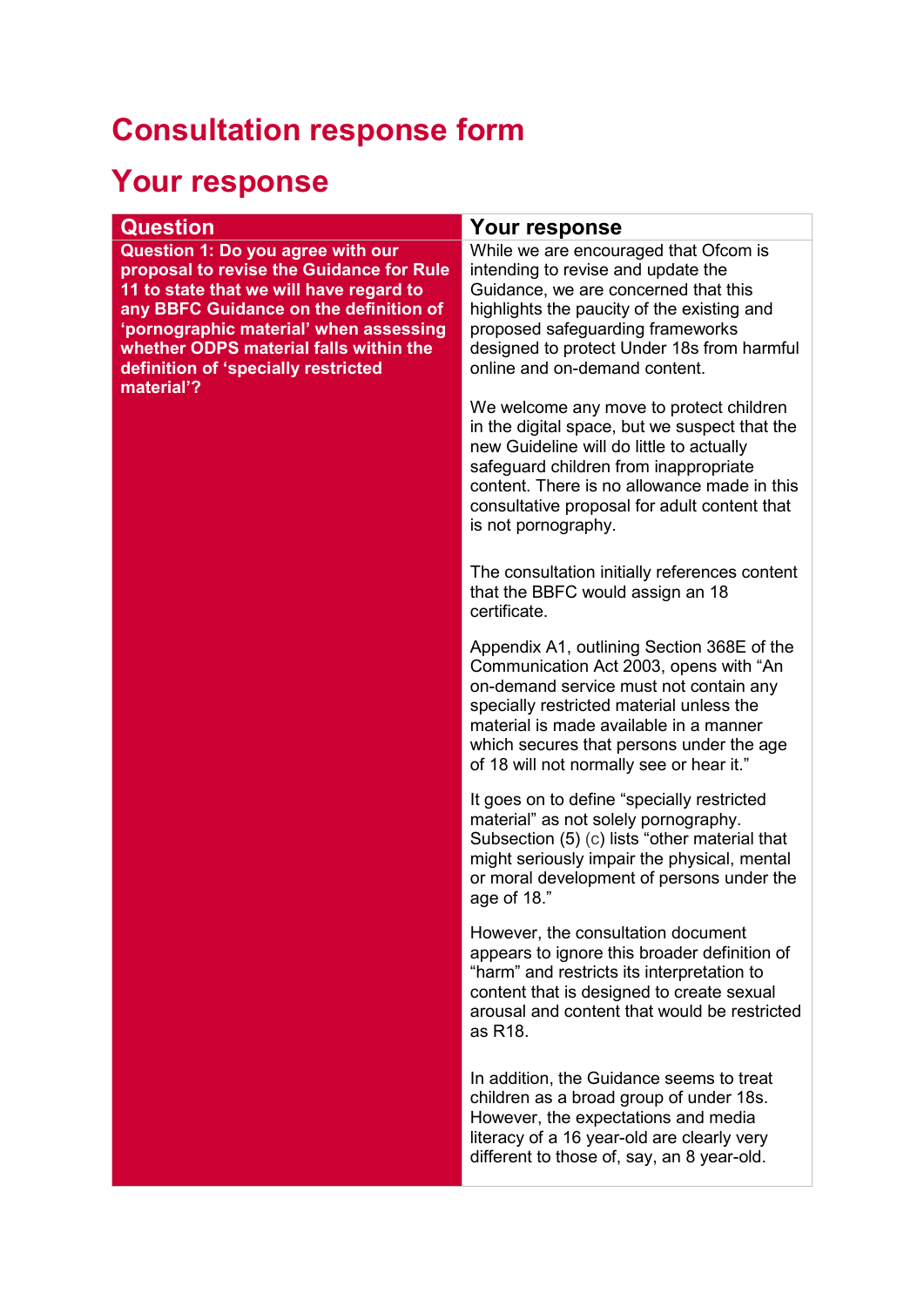|                                                                                                                                                                                                                                                                         | We would argue that the reference to R18<br>in Rule 11 should be treated as a bare<br>minimum standard, and that Ofcom's VOD<br>Guidelines should be brought more into line<br>with the Broadcast Guidelines to take a<br>broader view of age appropriateness. This<br>would also be in line with the Government's<br>internet safety strategy.                                                                                                                                                                                                                                                                                                                                                                                                                                                                                                                                                                                                  |
|-------------------------------------------------------------------------------------------------------------------------------------------------------------------------------------------------------------------------------------------------------------------------|--------------------------------------------------------------------------------------------------------------------------------------------------------------------------------------------------------------------------------------------------------------------------------------------------------------------------------------------------------------------------------------------------------------------------------------------------------------------------------------------------------------------------------------------------------------------------------------------------------------------------------------------------------------------------------------------------------------------------------------------------------------------------------------------------------------------------------------------------------------------------------------------------------------------------------------------------|
| Question 2: Do you agree with our<br>proposal to amend our Rule 11 Guidance<br>to replicate the BBFC's AV Guidance and<br>explain that our assessment of AV<br>solutions will be considered with<br>reference to the BBFC's published list of<br>assessed AV solutions? | In the short term, we agree with the<br>proposal to align Rule 11 to the BBFC's<br>guidance and solutions.<br>However, while we acknowledge that the<br>BBFC has a statutory obligation to police<br>this area, that does not mean that they have<br>all the answers.<br>For instance, as the use of 'non-human<br>operators' increases, how are those<br>algorithms being monitored for<br>effectiveness (or over zealousness)? And<br>as the VOD landscape continues to evolve,<br>it is likely that the lines will continue to blur<br>around services that are 'competing for the<br>same audience as television'.<br>We would therefore like to see a<br>commitment within Ofcom's guidance to<br>regularly review the effectiveness of the<br>Guidelines and to actively collaborate with<br>BBCF to ensure their effectiveness in<br>safeguarding children from access to<br>inappropriate content beyond simply<br>pornographic content. |
| Question 3: Do you have any other<br>comments regarding our proposed<br>amendments to the Rule 11 guidance?                                                                                                                                                             | As stated in our responses above, we do<br>not think the amendment goes far enough<br>to offer a safeguard for children.<br>We would like the guidelines to go further<br>than specifying R18 content. We think the<br>rules should be more closely aligned to the<br><b>Broadcast Guidelines to consider other</b><br>inappropriate, non-pornographic, content<br>such as violence or content that could<br>encourage imitative behaviour.                                                                                                                                                                                                                                                                                                                                                                                                                                                                                                      |
| Question 4: Do you agree with our<br>assessment of the impact of our                                                                                                                                                                                                    | We do not agree with your assessment of<br>the impact of the proposals.                                                                                                                                                                                                                                                                                                                                                                                                                                                                                                                                                                                                                                                                                                                                                                                                                                                                          |